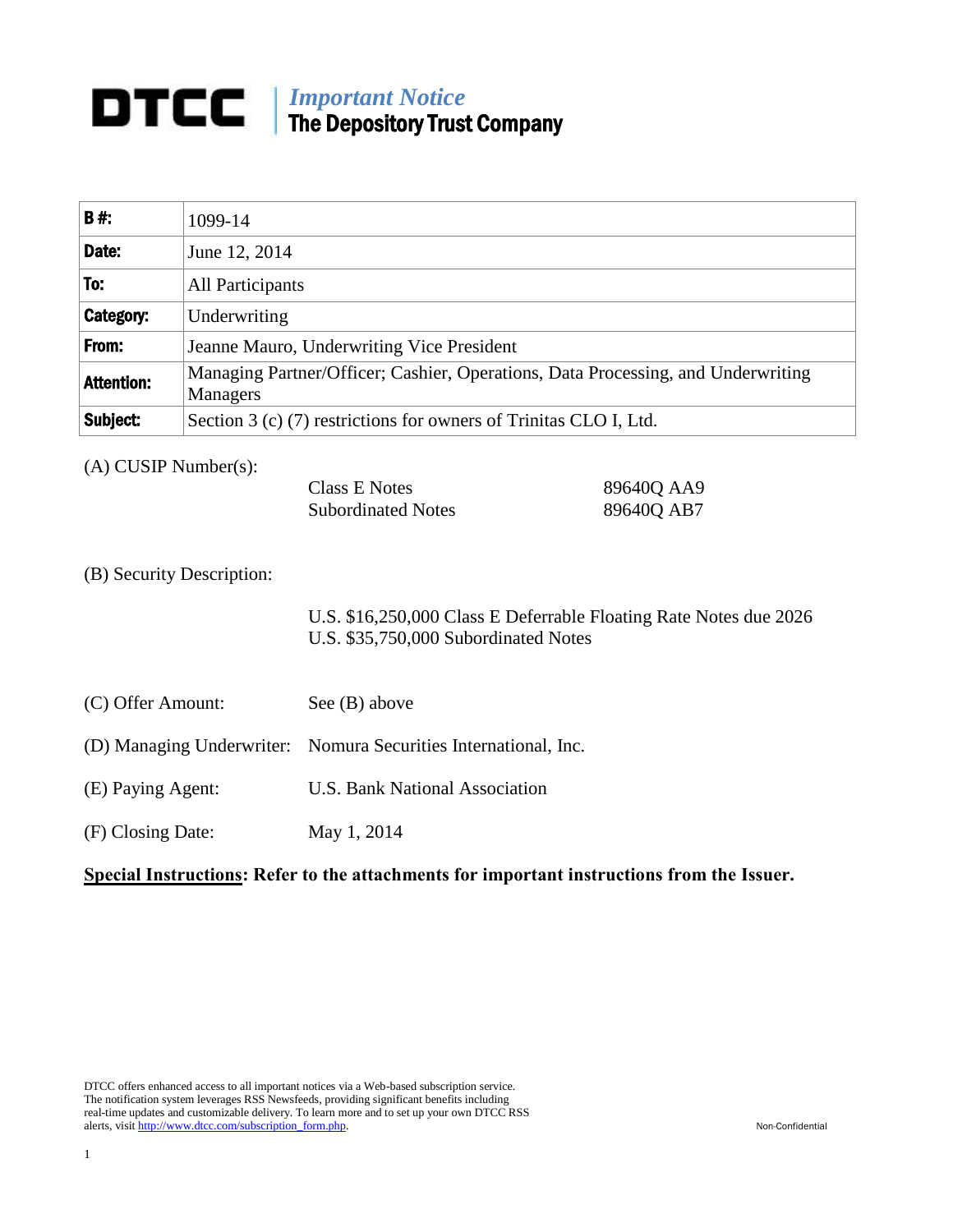**Trinitas CLO I, Ltd.** c/o Appleby Trust (Cayman) Ltd. Clifton House, 75 Fort Street, P.O. Box 1350, Grand Cayman, KY1-1108, Cayman Islands

Class E Notes 89640Q AA9 Subordinated Notes 89640Q AB7

The Issuer and the Managing Underwriter are putting Participants on notice that they are required to follow these purchase and transfer restrictions with regard to the above referenced securities.

In order to qualify for the exemption provided by Section  $3(c)(7)$  under the Investment Company Act of 1940, as amended (the "Investment Company Act"), and the exemption provided by Rule 144A under the Securities Act of 1933, as amended (the "Securities Act"), offers, sales and resales of the Class E Deferrable Floating Rate Notes due 2026 (the "Class E Notes") and the Subordinated Notes (the "Subordinated Notes" and, together with the Class E Notes, the "Securities") within the United States or to U.S. Persons may only be made in minimum denominations of \$150,000 in the case of the Class E Notes and of \$100,000 in the case of the Subordinated Notes (or other applicable authorized denomination pursuant to the Indenture) to "qualified institutional buyers" ("QIBs") within the meaning of Rule 144A that are also "qualified purchasers" ("QPs") within the meaning of Section 2(a)(51)(A) of the Investment Company Act, unless otherwise permitted by the Indenture. Each purchaser of Securities (1) represents to and agrees with the Issuer and the Managing Underwriter that  $(A)$  (i) the purchaser is a QIB who is a QP (a "QIB/QP"); (ii) the purchaser is not a broker-dealer which owns and invests on a discretionary basis less than \$25 million in securities of unaffiliated issuers; (iii) the purchaser is not a participant directed employee plan, such as a  $401(k)$  plan; (iv) the QIB/QP is acting for its own account, or the account of another QIB/QP; (v) the purchaser is not formed for the purpose of investing in the Issuer; (vi) the purchaser, and each account for which it is purchasing, will hold and transfer at least the minimum denomination of Securities; (vii) the purchaser understands that the Issuer may receive a list of participants holding positions in its securities from one or more book-entry depositaries; and (viii) the purchaser will provide notice of the transfer restrictions to any subsequent transferees; or (B) it is not a U.S. Person and is purchasing the Securities outside the United States and (2) acknowledges that the Issuer has not been registered under the Investment Company Act and the Securities have not been registered under the Securities Act and represents to and agrees with the Issuer and the Managing Underwriter that, for so long as the Securities are outstanding, unless otherwise permitted by the Indenture, it will not offer, resell, pledge or otherwise transfer the Securities in the United States or to a U.S. Person except to a QIB that is also a QP in a transaction meeting the requirements of Rule 144A. Each purchaser further understands that the Securities will bear a legend with respect to such transfer restrictions. See "Transfer and Exchange" in the Trinitas CLO I, Ltd. / Trinitas CLO I LLC Offering Memorandum.

The charter, bylaws, organizational documents or securities issuance documents of the Issuer provide that the Issuer will have the right to (i) require any holder of Securities that is a U.S. Person who